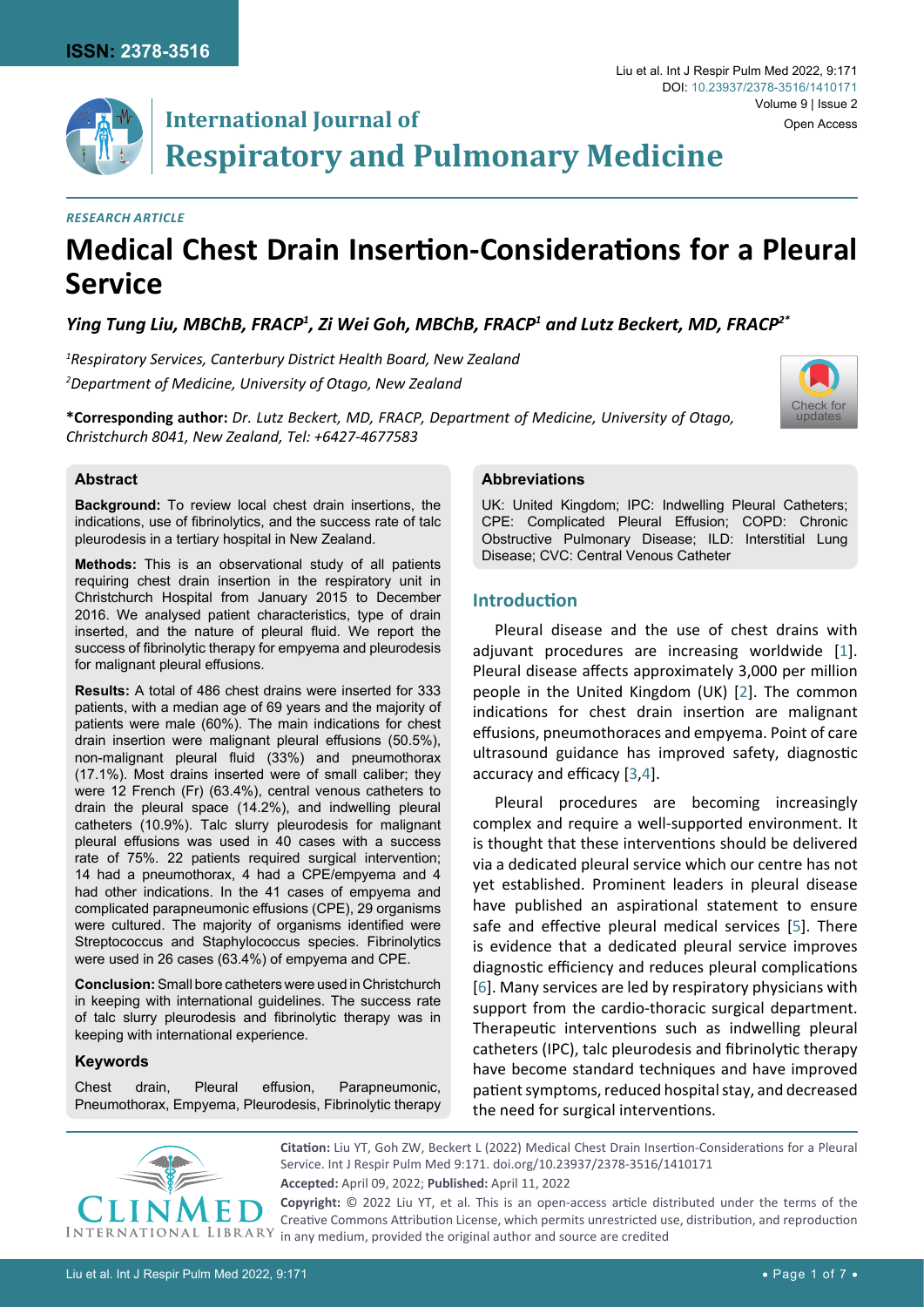The aims of this study were twofold. The primary intention was to audit the indications for chest drain insertions in a tertiary centre. The secondary aim was to compare the performance to data from other hospital centres. This study is to ascertain the local need for a dedicated pleural service.

#### **Methods**

This study was performed in the Respiratory Services at the Canterbury District Health Board. This service provides secondary and tertiary care for approximately 540,000 people in the upper half of the South Island of New Zealand. In Christchurch hospital, chest drains can only be inserted by the Respiratory and Cardio-thoracic surgical services. Generally, the Cardio-thoracic surgical department would insert chest drains for trauma or post cardiac surgery and all other drains would be performed by the Respiratory services.

Only medical chest drains inserted under the Respiratory service were included in this study. This was a retrospective study and according to the Ministry of Health guidelines, did not need ethical review. However, we underwent an internal approval process via discussion with the physician group and the service manager who were supportive of the audit.

Adult patients who had chest drains inserted and admitted to the Respiratory Services from January 2015 to December 2016 were included in this study. Records for chest drain insertion are kept by the Respiratory department. Patient electronic records were reviewed to determine smoking history, immunosuppression, diabetes mellitus, underlying lung disease, type of drain inserted, pleural fluid biochemistry, culture, cytology, pleurodesis, fibrinolytic therapy and surgical intervention. Data was collected through the electronic health care system (Health Connect South, Orion Health Care) which included discharge summaries, clinic letters and community details (Health one). Descriptive statistics were used to present the results.

Empyema was defined by frank pus, culture positive, or gram stain positive. Complicated pleural effusion (CPE) was defined by Lights criteria as an exudate and  $pH \leq 7.2$ . Those with pleural infection secondary to trauma or cardiothoracic surgery were excluded. Those who required surgical intervention was defined as failure of resolution of empyema or CPE despite drain insertion and/or fibrinolytic therapy. Recurrence of malignant pleural fluid was defined as requiring a further chest drain insertion more than 10 days from the previous chest drain. Talc slurry pleurodesis was considered successful when no further chest drain insertion was required on the same side for 10 months or until patient's death.

## **Results**

A total of 486 chest drains were inserted for 333

patients over two years. The patients were aged between 16-95 years with a median age of 69 years. Most patients were either ex-smokers (46.3%) or current smokers (17.4%).

About a quarter of all patients had background lung diseases including chronic obstructive pulmonary disease (COPD) n = 68 (20.4%), interstitial lung disease  $(ILD)/restrictive n = 15 (4.5%) and prior pulmonary$ embolus n = 11 (3.3%).

All pleural effusion drains were inserted under bedside ultrasound guidance. The most commonly used drains were 12 French (Fr)  $n = 308$  (63.4%), central venous catheters (CVC)  $n = 69$  (14.2%), and indwelling pleural catheters (IPC)  $n = 53$  (10.9%) ([Figure 1](#page-2-0)). CVCs are 16Ga which is approximately 5 Fr in caliber. They were used for diagnostic and symptomatic drainage of pleural effusions. Eighteen patients (3.7%) had a drain placed by interventional radiology and unfortunately 2 of these drains were of unknown size. The 24 Fr and 28 Fr drains were inserted with blunt dissection often post thoracoscopy by Respiratory physicians. The main indications for chest drain insertion were malignancy n = 168 (50.5%), non-malignant pleural fluid n = 110 (33%) and pneumothorax  $n = 57$  (17.1%).

#### **Malignant effusions**

Malignant effusions occurred in 168 patients. The majority were male  $n = 88$  (52.4%) with a median age of 71 years ([Table 1\)](#page-2-1). More than half of the patients were current  $n = 24$  (14.3%) or ex smokers  $n = 80$  (47.6%). The main cancers in our cohort were lung cancer  $n = 67$ (39.9%), breast cancer n = 29 (17.3%), mesothelioma n  $= 15$  (8.9%), and malignancy of unknown origin  $n = 15$ (8.9%) ([Figure 2\)](#page-3-0). Talc slurry pleurodesis for malignant pleural effusion was used in 40 (23.8%) cases; the effusion recurred in 10 patients. The success rate was 82.5% at one month and 75% at six and ten months. At the time of the audit, IPCs were only inserted for recurrent pleural effusion, on patients' request or for trapped lung. A total of 55 patients had recurrence of pleural fluid requiring more than one chest drain.

#### **Pneumothorax**

Fifty seven patients had a pneumothorax with a total of 71 chest drains inserted. The majority were male  $n = 41$  (71.9%) and median age was 60 years (Table [1](#page-2-1)). Most patients were ex smokers  $n = 24$  (42.1%) or current smokers  $n = 19$  (33.3%). Many patients had a history of COPD n = 19 (33.3%) or prior pneumothoraces  $n = 6$  (10.5%). There were two individuals who had a pneumothorax which developed into an empyema/CPE and two patients also had an underlying malignancy. Fourteen patients (24.6%) with pneumothorax subsequently underwent surgical intervention.

## **Empyema or CPE**

Forty one patients had an empyema or CPE with a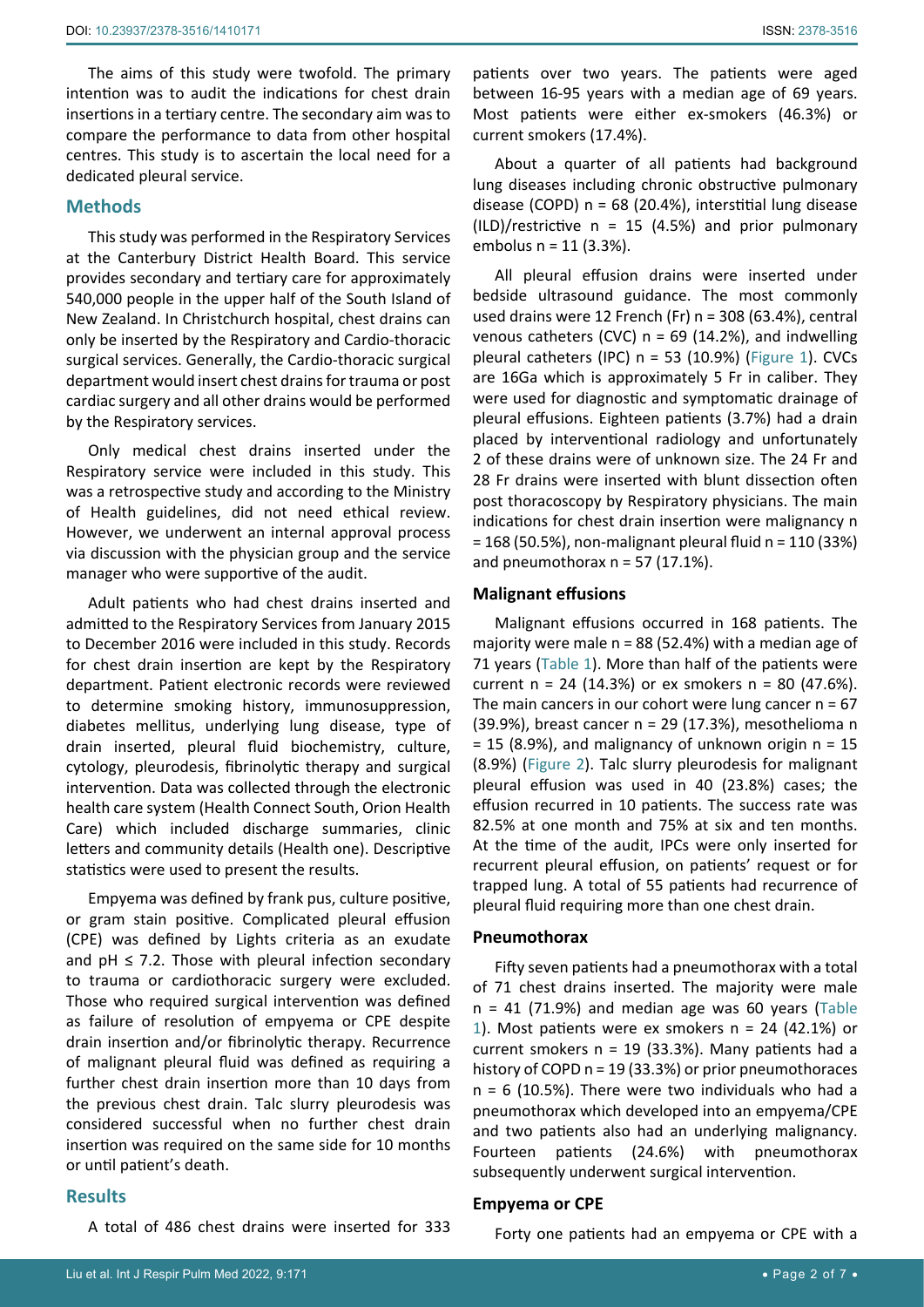<span id="page-2-0"></span>

**Figure 1:** Size of chest drain insertion. CVC: Central venous catheter used as a small-bore chest drain; IPC: Indwelling pleural catheters were mainly used for malignant pleural effusion. All chest drains for pleural effusions were inserted in the clinical space under ultra-sound guidance with the exceptions of the surgical and radiological placed drains.

| <b>Demographics</b>            | <b>Pneumothorax N</b><br>$= 57$ | Malignant N =<br>168 | Non-malignant + Non<br>empyema/CPE $N = 81$ | Empyema/CPE N = 41 |  |  |  |  |  |
|--------------------------------|---------------------------------|----------------------|---------------------------------------------|--------------------|--|--|--|--|--|
| Gender                         |                                 |                      |                                             |                    |  |  |  |  |  |
| Male                           | 41                              | 88                   | 54                                          | 27                 |  |  |  |  |  |
| Female                         | 16                              | 80                   | 27                                          | 14                 |  |  |  |  |  |
| Age                            |                                 |                      |                                             |                    |  |  |  |  |  |
| Median (years)                 | 60                              | 71                   | 73                                          | 68                 |  |  |  |  |  |
| Average (years)                | 55.7                            | 69.8                 | 67.9                                        | 65.3               |  |  |  |  |  |
| Site of insertion              |                                 |                      |                                             |                    |  |  |  |  |  |
| Left                           | 26                              | 63                   | 40                                          | 23                 |  |  |  |  |  |
| Right                          | 30                              | 94                   | 40                                          | 18                 |  |  |  |  |  |
| <b>Bilateral</b>               | $\mathbf{1}$                    | 11                   | 1                                           | $\mathbf 0$        |  |  |  |  |  |
| <b>Smoking history</b>         |                                 |                      |                                             |                    |  |  |  |  |  |
| Never                          | 14                              | 64                   | 33                                          | 15                 |  |  |  |  |  |
| Ex                             | 24                              | 80                   | 37                                          | 19                 |  |  |  |  |  |
| Current                        | 19                              | 24                   | 11                                          | 7                  |  |  |  |  |  |
| <b>Underlying lung disease</b> |                                 |                      |                                             |                    |  |  |  |  |  |
| COPD                           | 19                              | 30                   | 14                                          | 10                 |  |  |  |  |  |
| ILD/Restrictive                | $\mathsf 3$                     | 6                    | 3                                           | 4                  |  |  |  |  |  |
| PE                             | 0                               | 9                    | 1                                           | $\mathbf{1}$       |  |  |  |  |  |
| Asthma                         | $\overline{c}$                  | 7                    | $\overline{c}$                              | 1                  |  |  |  |  |  |
| Pneumothorax                   | 6                               | $\mathbf 0$          | $\pmb{0}$                                   | $\pmb{0}$          |  |  |  |  |  |
| Sarcoidosis                    | 3                               | $\overline{c}$       | $\mathbf 0$<br>$\pmb{0}$                    |                    |  |  |  |  |  |
| Other                          | $\mathsf 3$                     | $\overline{4}$       | 8                                           | $\overline{5}$     |  |  |  |  |  |
| Immunosuppression              |                                 |                      |                                             |                    |  |  |  |  |  |
| Prednisone                     | <b>NA</b>                       | <b>NA</b>            | <b>NA</b>                                   | $\overline{4}$     |  |  |  |  |  |
| <b>Diabetes</b>                |                                 |                      |                                             | $\,6\,$            |  |  |  |  |  |
| Underlying cancer              |                                 |                      |                                             | $\,6\,$            |  |  |  |  |  |
| Steroid sparing agent          |                                 |                      |                                             | 1                  |  |  |  |  |  |

<span id="page-2-1"></span>

| Table 1: Patients characteristics and medical background. |  |
|-----------------------------------------------------------|--|
|-----------------------------------------------------------|--|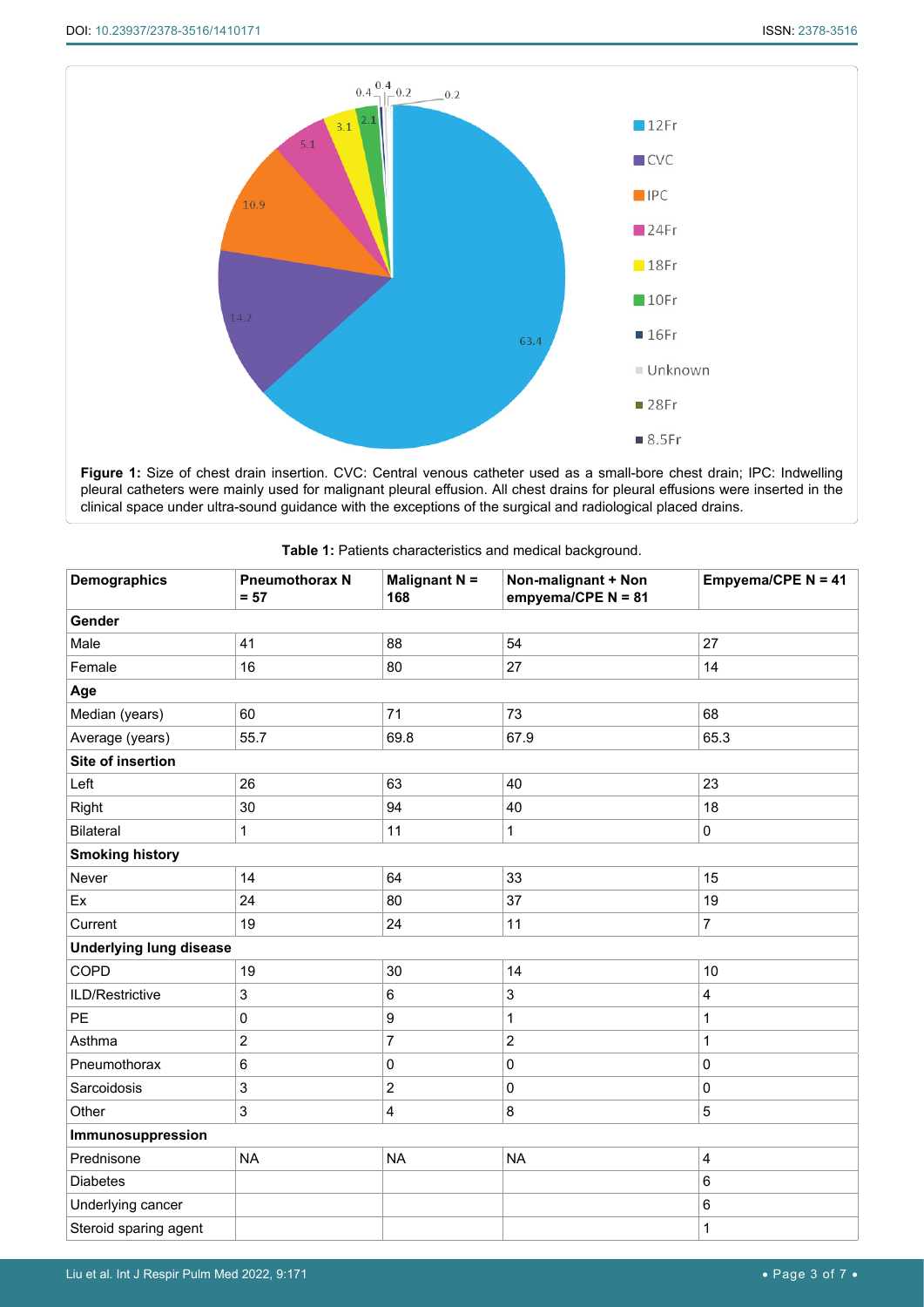total of 50 chest drains inserted, of whom 27 patients were male with a median age of 68 years ([Table 1](#page-2-1)). Twenty seven cases had more than 50% polymorphic white cells and gram stain was positive in 17 cases

<span id="page-3-1"></span>**Table 2:** Organisms cultured in complex parapneumonic effusions and empyema.

| Organism                   | Number cultured |
|----------------------------|-----------------|
| Streptococcus intermedius  | 4               |
| Staphylococcus aureus      | 3               |
| Mixed anaerobic flora      | 3               |
| Parvimonas micra           | 2               |
| Streptococcus anginosus    | 2               |
| Streptococcus pneumonia    | 2               |
| Actinomyces meyeri         | 1               |
| Bacteroides fragilis group | 1               |
| Escherichia coli           | 1               |
| Fusobacterium              | 1               |
| Haemophilus parainfluenzae | 1               |
| Mixed aerobic flora        | 1               |
| Mycobacterium tuberculosis | 1               |
| Prevotella buccae          | 1               |
| Staphylococcus capitis     | 1               |
| Streptococcus constellatus | 1               |
| Streptococcus milleri      | 1               |
| Streptococcus sanguinis    | 1               |
| Veillonella                | 1               |

Organisms cultured in CPE and empyema, excluding contaminants.

(35.4%). Organisms were cultured in 20 patients (49%) with 29 organisms cultured [\(Table 2](#page-3-1)), however antibacterial activity was detected in 17 out of 26 samples (65.4%). The main organisms cultured were *Streptococcus intermedius* n = 4, *Staphylococcus aureus* n = 3, and mixed anaerobic flora n = 3 [\(Table](#page-3-1)  [2](#page-3-1)). Most samples cultured two or more organisms and seven patients were excluded from this cohort as the organisms cultured were considered to be contaminants. Fibrinolytic therapy was used in 26 out of 41 patients (63.4%).

Immunosuppression is an important risk factor for developing an empyema or CPE. A total of thirteen individuals were immunosuppressed with underlying diabetes mellitus  $n = 3$  (7.3%), prednisone  $n = 3$  $(7.3%)$ , steroid sparring immunosuppressant n = 1  $(2.4\%)$ , malignancy n = 2 (4.9%), diabetes mellitus with malignancy  $n = 3 (7.3%)$  and prednisone with malignancy  $n = 1 (2.4\%).$ 

Four patients (9.8%) with empyema/CPE required surgical intervention. Two of these patients had prior fibrinolytic therapy. However, two patients went forward to surgery without an attempt at fibrinolysis. One patient had a hydropneumothorax that developed into an empyema on the opposite side. The other patient had a simple parapneumonic effusion biochemically, which later developed into an empyema. He underwent medical thoracoscopy which revealed a multiloculated pleural space thought unlikely to resolve with fibrinolytic therapy alone.

<span id="page-3-0"></span>

**Figure 2:** Underlying malignancy causing pleural effusions. Malignant causes of pleural effusion based on 168 patients. Other malignancies included gastric, bladder, cholangiocarcinoma, endometrial, leiomyosarcoma, prostate, renal, tongue, hemangioendothelioma and oesophageal.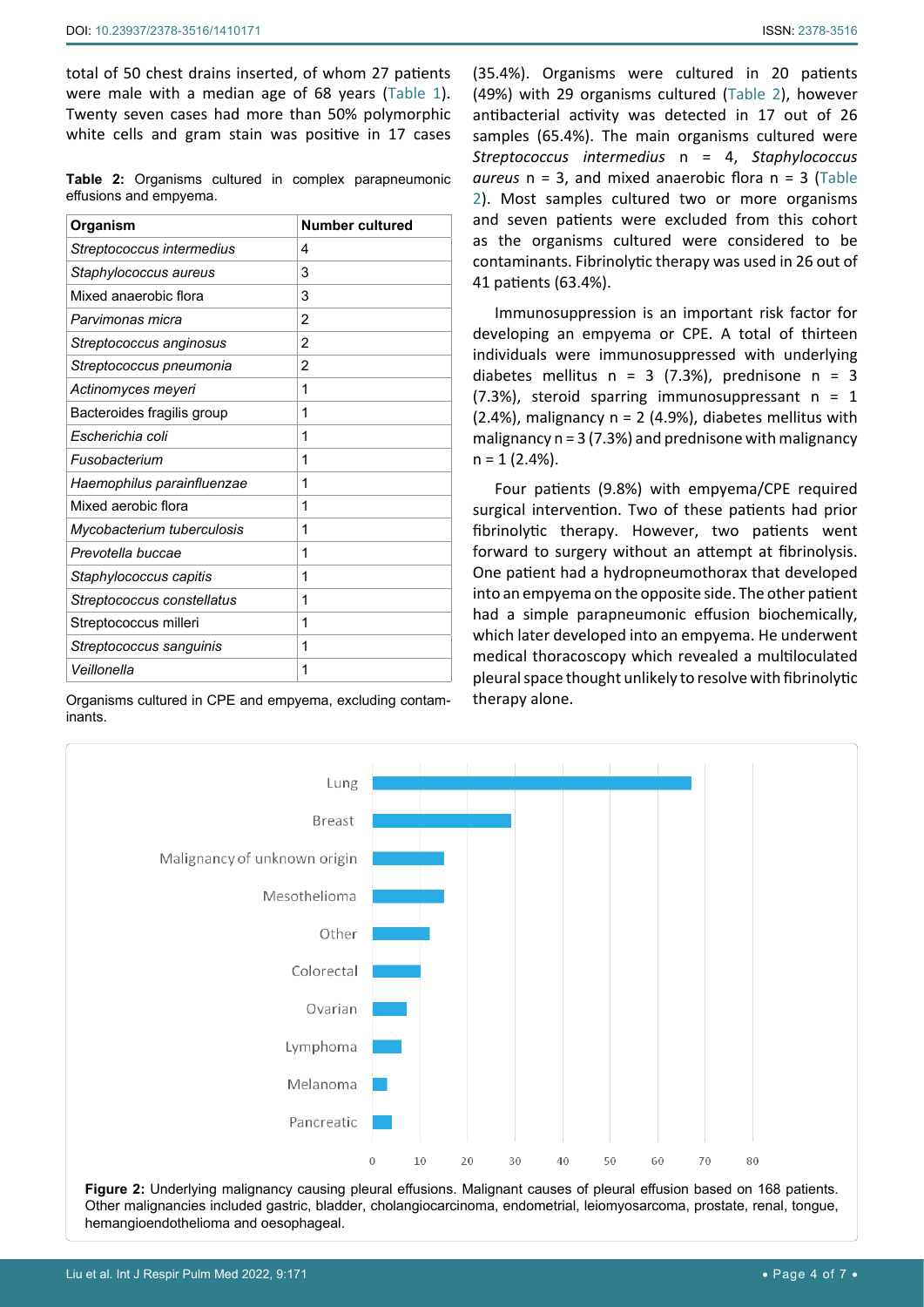<span id="page-4-0"></span>

## **Other pleural effusions**

Other effusions (Non-malignant, non empyema/ CPE) were detected in 81 patients. The median age was 73 years and patients were predominantly male  $n =$ 54 (66.7%) [\(Table 1](#page-2-1)). Most chest drains were inserted for simple parapneumonic effusion  $n = 48$  (59.3%), cardiac failure  $n = 9$  (11.1%), and hydropneumothorax  $n = 8$  (9.9%) ([Figure 3\)](#page-4-0). As CVC drains were inserted for diagnostic and symptomatic management instead of simple needle aspirates; there were more patients with simple parapneumonic effusions in this study. Four patients with other pleural effusions underwent surgery (two with hydropneumothorax, one extramedullary haematopoiesis, and one rheumatoid arthritis). All patients were inpatient for their pleural interventions.

## **Discussion**

This study described the experience of pleural disease management in a single tertiary centre in New Zealand, of 240 chest drains per year. Of these, more than 50% of total chest drain insertions were for malignancy and the majority of drains inserted was 18 Fr or smaller. Lung cancer was the most common malignant cause of pleural fluid in males, while breast cancer was the most common cause for females.

Based on reports from the United States and United Kingdom, a growing number of patients with pleural infection and malignancy can be expected [\[6](#page-6-2)]. This may be due to the aging population and associated increased risk of malignancy. To improve efficiency and manage increasing demand for pleural investigations, a dedicated pleural service would be beneficial in

Christchurch Hospital. This would require a specialist respiratory physician in pleural disease with a dedicated team including nurses, radiologists, cardiothoracic and pathologists [\[6](#page-6-2)]. Access to resources such as a specialist respiratory ward, thoracic ultrasound and thoracoscopy would be required [\[6\]](#page-6-2). At the time of the audit Christchurch Hospital did not have a dedicated pleural service.

#### **Malignant effusions**

At the time of this study, talc pleurodesis was generally offered as the initial modality of treatment for recurrent malignant effusion. Our success rate of 82.5% at one month and 75% at six months is comparable to international data which showed talc pleurodesis was successful for 70-75% at one month and less than 50% at six months [\[7](#page-6-3),[8](#page-6-4)].

Indwelling pleural catheter was used after pleurodesis had failed, on patient request or if pleurodesis was judged to have a low chance of success. This could account for the lower numbers of individuals who underwent talc pleurodesis. At the time of the study talc pleurodesis was not used through CVC or IPCs.

Recently, IPC placement has been proposed as the primary treatment modality with the option of pleurodesis as an outpatient via the IPC [\[9](#page-6-5)]. Although the rates of infection post drain were not assessed in this study, the international evidence suggests that the risk of infection may be less than 5% [[10\]](#page-6-6). Evidence is also emerging that patients with IPC insertion have a shorter stay in hospital and fewer pleural procedures compared to pleurodesis [[7\]](#page-6-3). It may be possible to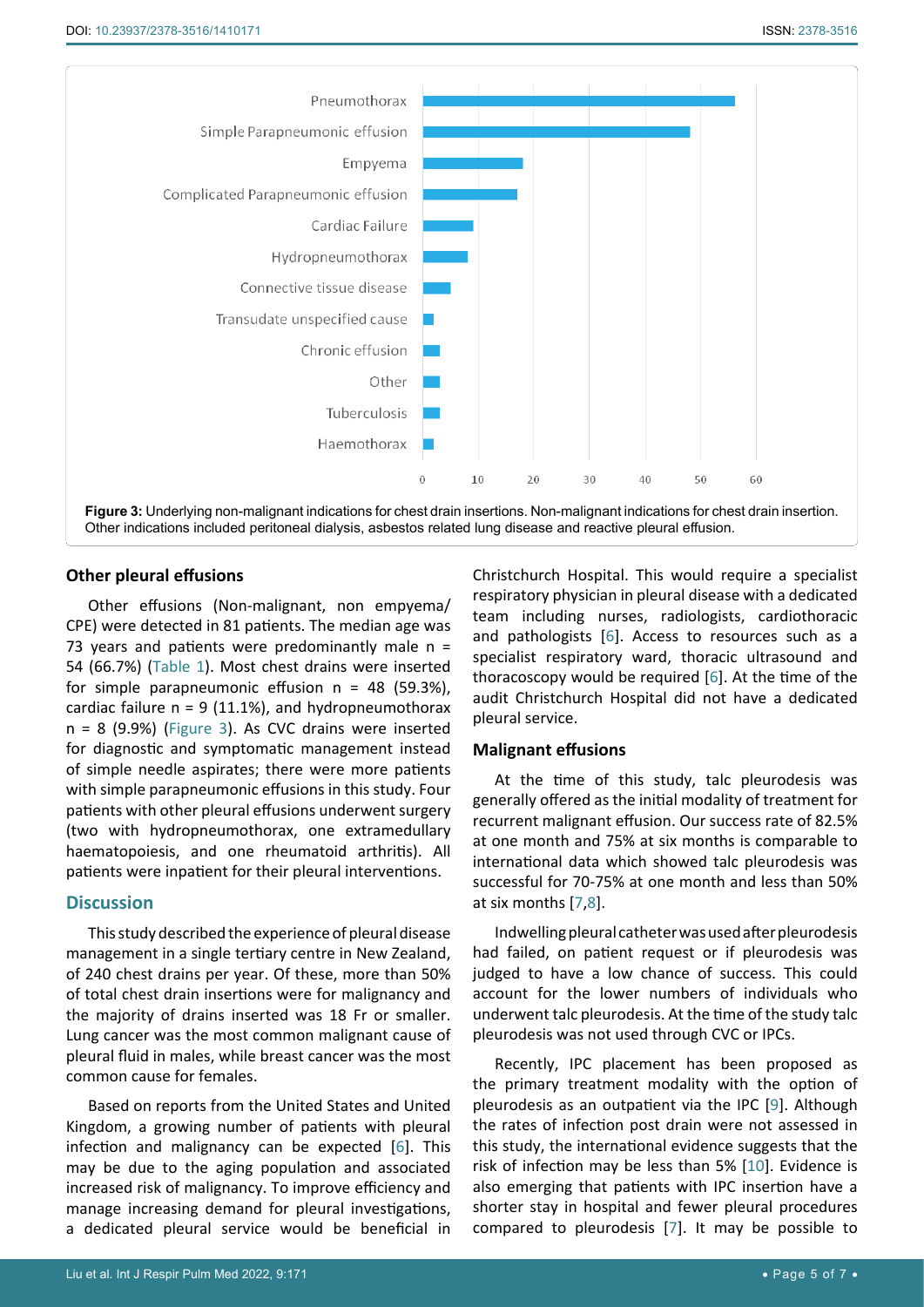|                          | <b>Population</b> | Total drains/<br>year | Empyema or<br><b>CPE/year</b> | Organism<br>identified (%) | <b>Fibrinolysis</b><br>$(\%)$ | <b>Surgery</b><br>$(\%)$ |
|--------------------------|-------------------|-----------------------|-------------------------------|----------------------------|-------------------------------|--------------------------|
| Auckland (1993-1995)     | 1.000.000         | <b>NR</b>             | 16                            | 59                         | 56                            | 0.5                      |
| Hutt (2008-2009)         | 140.000           | 65                    | 27                            | <b>NR</b>                  | <b>NR</b>                     | 48                       |
| Middlemore (2010-2012)   | 500.000           | <b>NR</b>             | 36                            | 39                         | 41                            | 13                       |
| Christchurch (2015-2016) | 540.000           | 243                   | 21                            | 42                         | 52                            | 7.3                      |

<span id="page-5-3"></span>**Table 3:** Grouped data of New Zealand patients with chest drain insertion due to empyema/CPE for comparison.

Comparison of the number of chest drains inserted with particular focus on empyema, the organism identified, fibrinolytic therapy and need for surgical intervention.

† NR: Not reported.

reduce the number of chest drain insertions, by offering pleurodesis via an upfront IPC.

#### **Empyema/CPE**

Pleural infection still has high morbidity and mortality, often dependent on patient characteristics and the causative organism [[11\]](#page-6-7). Organism identification is important to guide antibiotic treatment. At the time of our study, our centre was not culturing pleural fluid in blood culture bottles to aid microbiological yield. The use of blood culture bottles can increase organism identification by 20 percent [\[11\]](#page-6-7). There has since been a change in clinical practice in our centre.

Fibrinolytic therapy was only used in Christchurch if there was a failure to drain. This can be a time-consuming process with demand on nursing staff and doctors being present on the ward for the first installment of fibrinolytics in case of complications. At the time of the study, the standard fibrinolytic therapy used was alteplase (10 mg twice daily) followed by dornase alfa (5 mg twice daily) for a maximum of six doses.

Other New Zealand studies were also reviewing the management of empyema/CPE. Between 1993 and 1995, Lindstorm and Kolbe observed 47 cases of empyema, 59% had an organism identified, fibrinolytic therapy was used in 56% and a surgical intervention was only needed in one case (0.5%) [[12\]](#page-6-8). Epstein and colleagues reported on 65 chest tube placements in 49 patients over a one-year period in 2008-2009 with 27 cases of empyema [\[13\]](#page-6-9). No fibrinolysis therapy use was reported and about half of all patients, who had a drain placed for an empyema needed surgical intervention. Wong and Yap reported on 108 patients with a CPE/empyema over a three-year period between Jan 2010 to December 2012 [[14](#page-6-10)]. Their number of empyema patients per year was similar to our number observed (36 *vs.* 21); so was their yield of identifying an infective organism and their rates of needing surgical interventions was 13% [\(Table](#page-5-3)  [3](#page-5-3)) [\[14](#page-6-10)].

#### **Weakness**

The limitations of this study include the retrospective nature of the study and this is a single centre study which may not be representative of New Zealand. The primary aim was to assess the indications for chest drain insertions in Christchurch hospital, so complications of chest drain insertions (mortality and morbidity) was not formally assessed. Therefore, to further assess the benefits of a dedicated pleural service, chest drain complications, length of hospital admission and financial implications will need to be reviewed. When comparing cases in different centres one needs to be mindful of different populations, different services and different time points of the interventions.

#### **Conclusion**

This study has reviewed a large number of patients requiring pleural interventions. Fibrinolytics were used for CPE and empyema and only a small number of patients have subsequently required surgical intervention. Our data suggests similar findings in comparison to other centres. Approximately half of the chest drains were inserted for patients with malignancy; with the intention to improve quality of life and decrease length of hospital stay, there may be room for improvement to effectively manage pleural diseases by reducing the number of recurrent effusions. A dedicated pleural service may further improve delivery of care with a focus on outpatient services which is not currently available.

#### **Acknowledgements**

Not applicable.

## **Disclosure Statement**

The authors have no financial or non-financial competing interests.

#### **Authorship Statement**

Y-TL and LB had the initial idea, Y-TL and ZWG performed the data collection and analysis. Y-TL prepared the first draft of the manuscript. All authors read, reviewed and approved the final draft.

#### **References**

- <span id="page-5-0"></span>1. [Corcoran J, Hallifax R, Rahman N \(2013\) New therapeutic](https://pubmed.ncbi.nlm.nih.gov/23286936/)  [approaches to pleural infection. Curr Opin Infect Dis 26:](https://pubmed.ncbi.nlm.nih.gov/23286936/)  [196-202.](https://pubmed.ncbi.nlm.nih.gov/23286936/)
- <span id="page-5-1"></span>2. Rand dul, Maskel N (2010) Introduction and methods: [British Thoracic Society pleural disease guideline 2010.](https://thorax.bmj.com/content/65/Suppl_2/ii1)  [Thorax 65: 3-5.](https://thorax.bmj.com/content/65/Suppl_2/ii1)
- <span id="page-5-2"></span>3. [Rahman NM, Singanayagam A, Davies HE, Wrightson](https://pubmed.ncbi.nlm.nih.gov/20435870/)